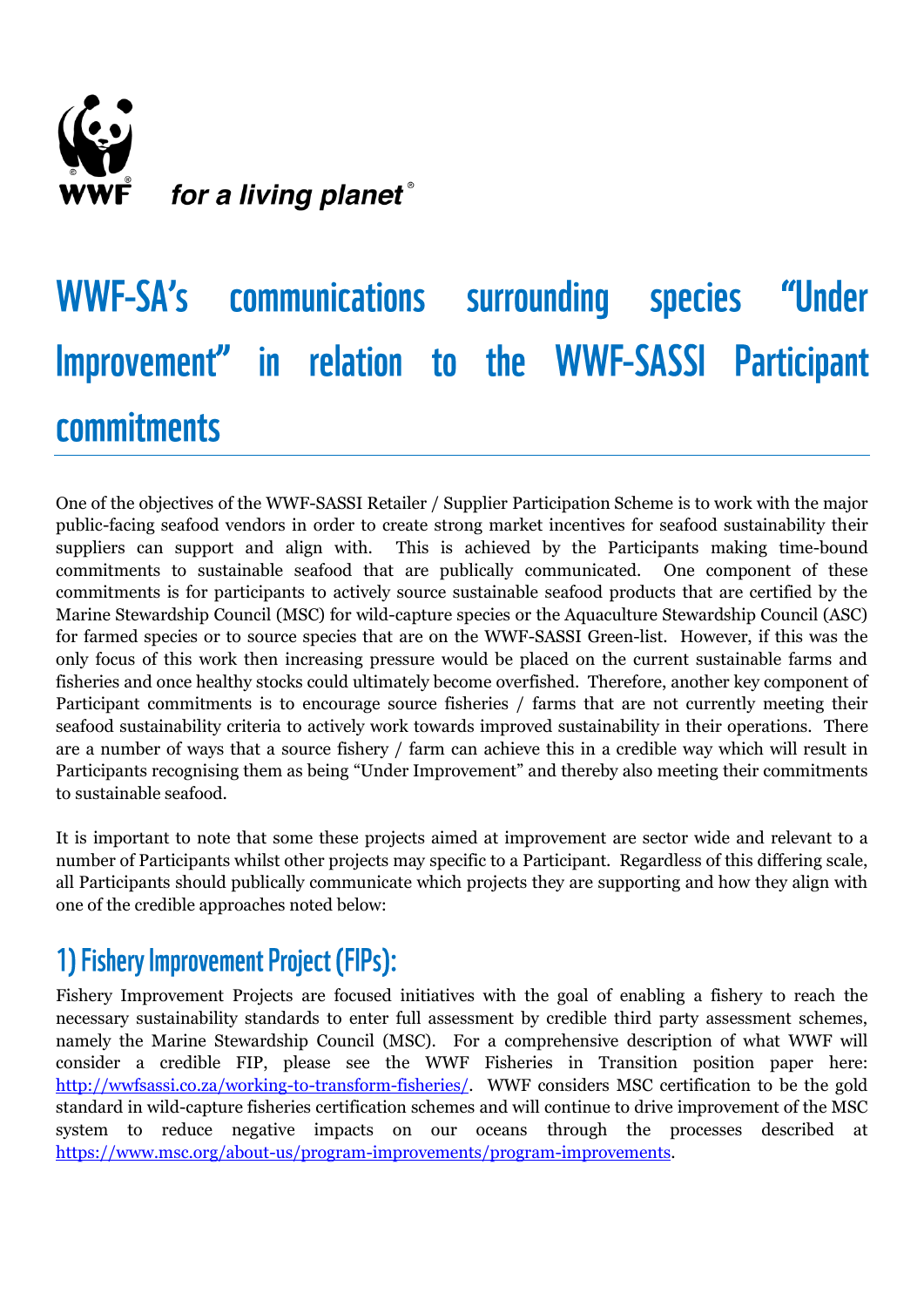## 2) Aquaculture Improvement Project (AIPs):

Aquaculture Improvement Projects are focused initiatives with the goal of enabling a farm to reach the necessary sustainability standards to enter full assessment by a credible third party assessment scheme, namely the Aquaculture Stewardship Council (ASC). WWF supports the ASC in its mission to transform global aquaculture toward environmental and social sustainability using efficient market mechanisms that create value across the supply chain. WWF will also continue to drive improvement of the ASC system to reduce negative impacts of aquaculture operations on our environment through the processes described at [http://www.asc-](http://www.asc-aqua.org/upload/ASC%20Standard%20Setting%20Procedure_v1.0_including%20forms.pdf)

[aqua.org/upload/ASC%20Standard%20Setting%20Procedure\\_v1.0\\_including%20forms.pdf.](http://www.asc-aqua.org/upload/ASC%20Standard%20Setting%20Procedure_v1.0_including%20forms.pdf) Should equivalent standards be developed that meet WWF's minimum criteria for a credible eco-label, these would also be supported. To date both the MSC and ASC standards have been recognized as the most credible standards within the industry according to independent reviews. WWF will not support standards which do not at least meet or exceed these current standards.

### 3) Fishery Conservation Project (FCPs):

Fishery Conservation Projects are local initiatives that are less comprehensive in nature and are entered into by WWF South Africa on a case-by-case basis. These projects focus on improvement in the environmental performance of a fishery, which has not yet developed a strategy for improvement against MSC standards or is not seeking MSC certification. These projects are noted on the WWF-SASSI website here: [http://wwfsassi.co.za/working-to-transform-fisheries/.](http://wwfsassi.co.za/working-to-transform-fisheries/) The aim of these projects is to improve a species sustainability status on the WWF-SASSI listing.

#### 4) Procurement Strategy:

A Procurement Strategy is specific to the Participant and is collaboratively developed by the Participant and WWF-SA. It supports the implementation of best available practices within the relevant production sector. These are specific approaches to procuring species for which it is not currently possible to bring an entire sector under improvement. The Participant must therefore adopt specific strategies to ensure that, regardless of the broader sector practices, their own suppliers are implementing best available practices. These strategies will be relevant to the following species groupings: tuna, salmon, prawn and "linefish". WWF-SASSI has developed procurement guidelines for these species groupings and the Participant procurement strategies should align with these guidelines. The WWF-SASSSI procurement guidelines are available for download here: [http://wwfsassi.co.za/working-to-transform-fisheries/.](http://wwfsassi.co.za/working-to-transform-fisheries/)

In order for a fishery / farm to be publically recognized as moving towards sustainability, the following needs to be in place:

- Explicit willingness from participants to make improvements (e.g. signed Memorandum of Understanding, stating a commitment, formal agreement, letter of support or intent etc.)
- A pre-assessment / audit needs to be conducted in order to determine which areas are in need of improvement.
- A list of stakeholders involved in the process that must include, but is not limited to, the majority of fishers / farmers, the relevant government ministry that regulates fisheries / farms and an objective non-governmental organisation (this would either be the relevant WWF office in the country where the project is implemented or an NGO who has relevant experience in working with the MSC/ASC standard)
- A work plan with measureable indicators and milestones along a defined timeline with an associated budget.
- An independent system for tracking progress against the measureable indicators contained in the work plan, such as the MSC Benchmarking Tool, and at least an annual progress review, the result of which must be made publically available.